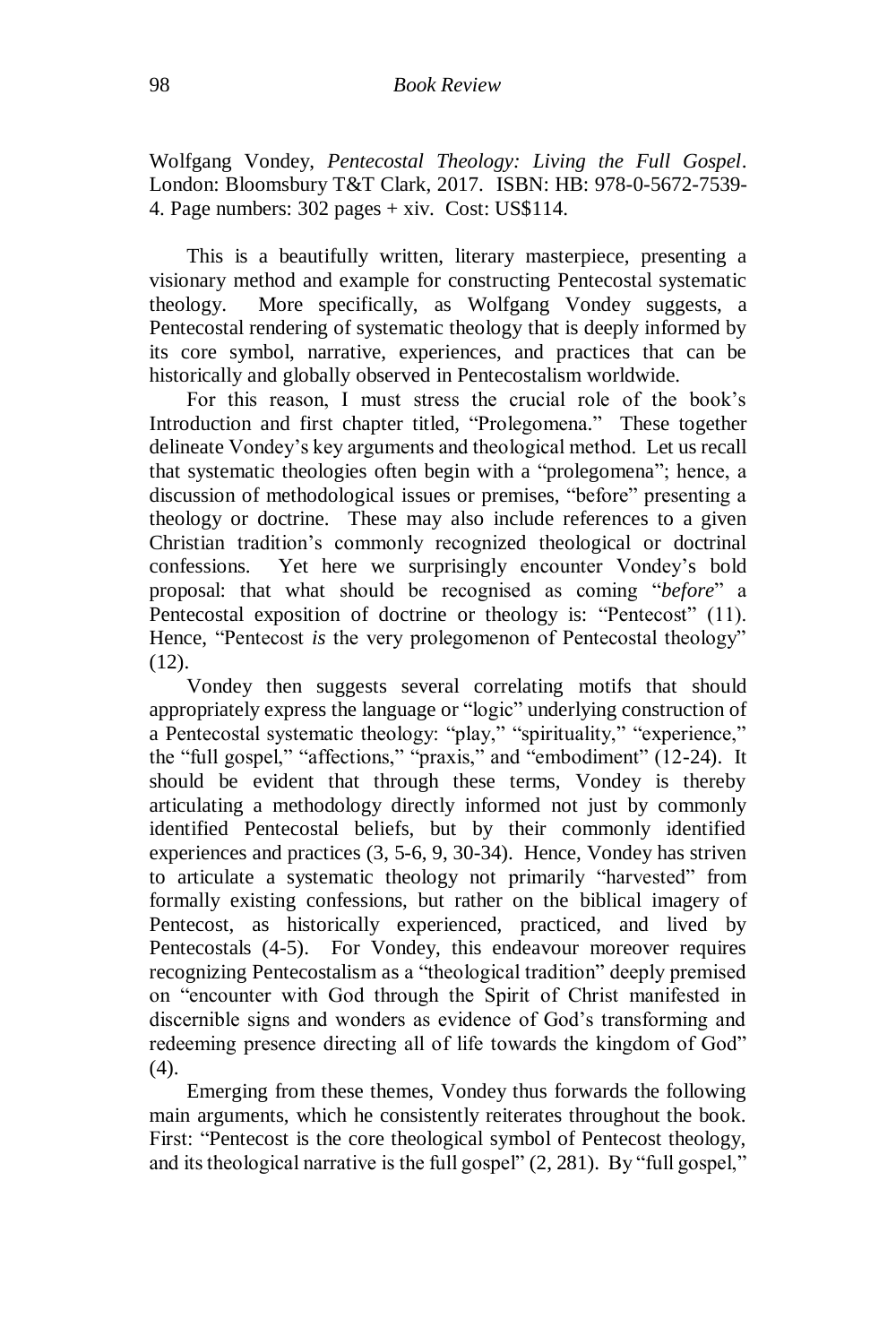Vondey refers to the historic Pentecostal fivefold Christological motifs of Jesus as Saviour, Sanctifier, Spirit baptiser, Healer, and Coming king. While the fivefold pattern more specifically characterizes the explicit doctrinal confession of Wesleyan-Pentecostals, Vondey follows the lead of recent pentecostal scholarship (representing both "Finished-work" [e.g., Assemblies of God, Foursquare] and Wesleyan-Pentecostal efforts) towards appreciating the fivefold pattern as an "inclusive framework" (6), heuristically identifying core theological motifs found throughout world Pentecostalism. In fact, Vondey ecumenically structures his chapter on sanctification (Ch. 3, "Sanctified: Participating in the Life of God"), as a survey on how the sanctification theme is commonly demonstrated within both theological streams.

Yet more important to note is how Vondey insightfully articulates the "full gospel" motifs as a narrative structure that describes a plot commonly identified within Pentecostal spirituality (21-24, 288-289). Let me explain how this works. First, Vondey consistently argues that what is narrated through this "full gospel narrative" is the Pentecostal liturgical practice of encountering God at the "altar." Throughout Vondey's book, the term "altar" functions as a "theological symbol" (5) signifying the Pentecostal stress on ongoing or periodic transforming encounters with God, which generally occur within the liturgical context of worship (8-9, 25-26, 31-32, 282-283, 289). Then Vondey pulls these themes together to suggest that the very notion of "Pentecostal theology," calls us to the "altar" (5, 10, 255-256, 291, 294). Therefore, the five "full gospel" Christological themes narrate our movement toward and at the altar, then from it in mission with God to the world, and finally back again to the altar that signifies encountering God in worship (8-9, 55, 83-84, 90, 289).

With each chapter themed according to one of the five Pentecostal Christological motifs, the next five chapters ("Part 1: Full Gospel Story") further delineate the Full Gospel as a "theological narrative." The inviting power of each chapter title warrants their listing:

- Ch. 2, "Saved: Meeting Jesus at the Altar"
- Ch. 3, "Sanctified: Participating in the Life of God"
- Ch. 4, "Baptized: Transformed by the Holy Spirit"
- Ch. 5, "Healed: Manifesting Signs and Wonders"
- Ch. 6, "Commissioned: Enacting the Coming Kingdom."

Each chapter comprises three sections. In each, *vis-à-vis* the prime Pentecostal metaphor of the "altar," the first section explores how the respective motif emerges from commonly observed Pentecostal "ritual" experiences and practices. The second section consistently articulates a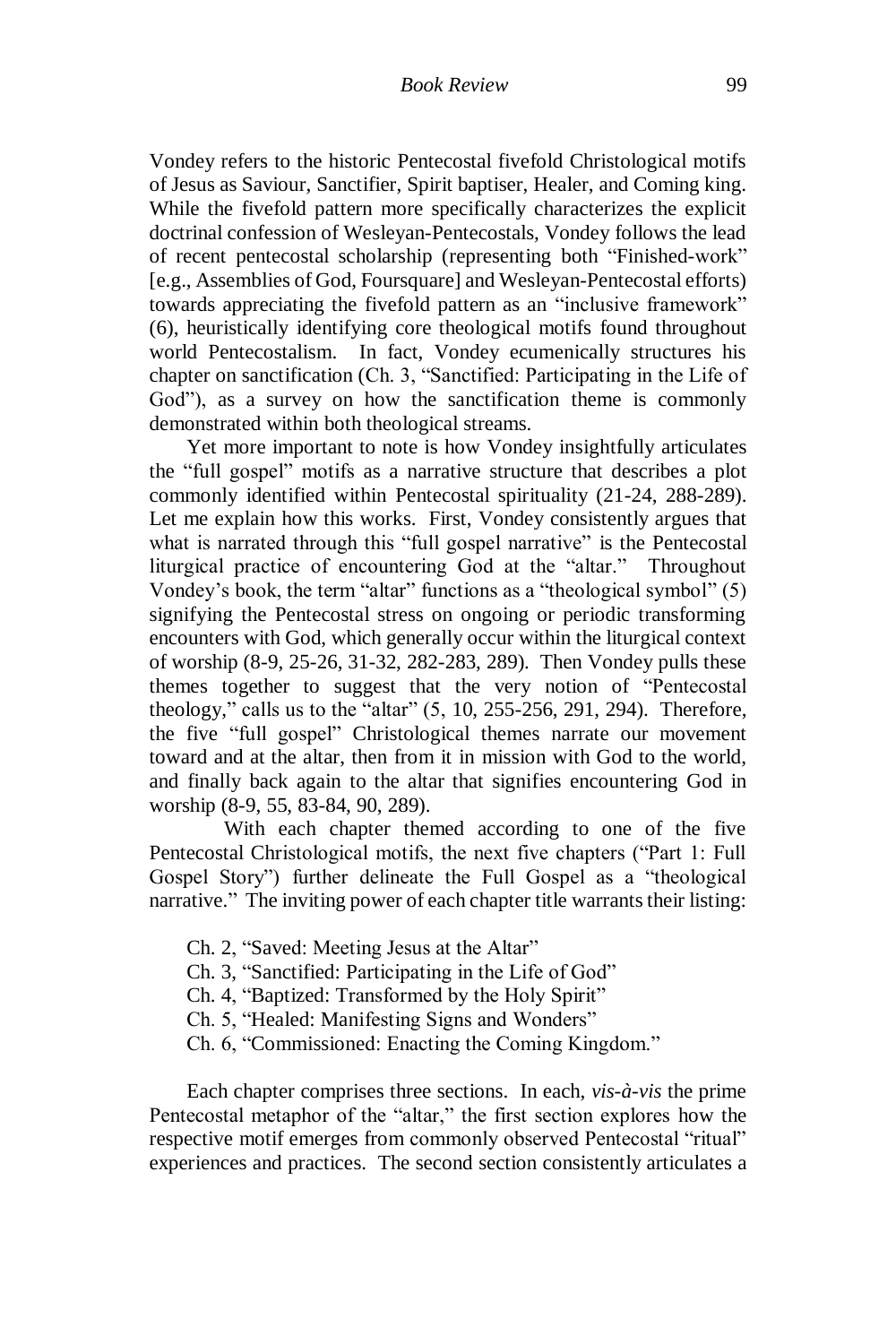moral doctrinal-themed exposition, followed thirdly, by further theological implications. Then in Part 2 ("Full Gospel Theology") Vondey appropriates the five motifs to construct a theology on the following five selected foci: "Creation" (Ch. 7); "Humanity" (Ch. 8); "Society" (Ch. 9); "Church" (Ch. 10); and "God" (Ch. 11). Hence, each of these five chapters comprises five sections, with each section thus examining the respective foci, from the prism of one of the five Christological motifs.

Vondey's Conclusion is beautiful. Its first two sections ("The symbol of Pentecost" and "The narrative of Pentecostal theology") climatically transitions to the third section: "The Pentecostal Liturgy." Here Vondey states the book's "chief conclusion": "Pentecostal theology represents a liturgical tradition oriented around the altar." It does because, "The full gospel forms the narrative of a Pentecostal liturgy that makes possible the participation in Pentecost as symbol of the outpouring of the Holy Spirit" (291). More specifically: "The surprising conclusion we can draw from this exercise [the book's broad thrust] is that Pentecostal theology is at heart a liturgical theology" (281, cf. 291- 294). By "liturgy," Vondey refers to the unique worship practices commonly descriptive of Pentecostal community life. These practices are particularly evident through the historical Pentecostal practice of "altar call and response" (31-32) or simply, calling people into encountering God within the "ritual environment" that characterises the Pentecostal communal gathering for worship (43).

I shall now elaborate on two outstanding qualities I find so descriptive of this watershed contribution to Pentecostal theology: *pentecostally synthetic*, and *structurally symphonic*. If I was to name a third feature, it would be: theologically, *aesthetically beautiful.* Let me elaborate what I mean by *pentecostally synthetic*. After halfway reading through Vondey's book, one of the unique things that caught my attention pertains to his "theological methodology." Yet by this I am not foremost referring to anything primarily stated in his "Prolegomena" chapter. Nor am I referring to his main arguments, which I have earlier discussed. Rather, by "pentecostally synthetic," what I mean is this. I noticed that while this work reads as a clear ecumenically-aimed project (7), most of the scholarship that Vondey draws from is that body of historically accumulated Pentecostal formal/academic scholarship that has come to be known within Pentecostal studies as the Pentecostal theological tradition. This is what Walter Hollenweger earlier referred to as, the "Pentecostal critical tradition." It is as if Vondey had "synthetically" taken up this whole critical tradition as it presently exists, and squarely constructed on it, this exemplar of Pentecostal systematic theology.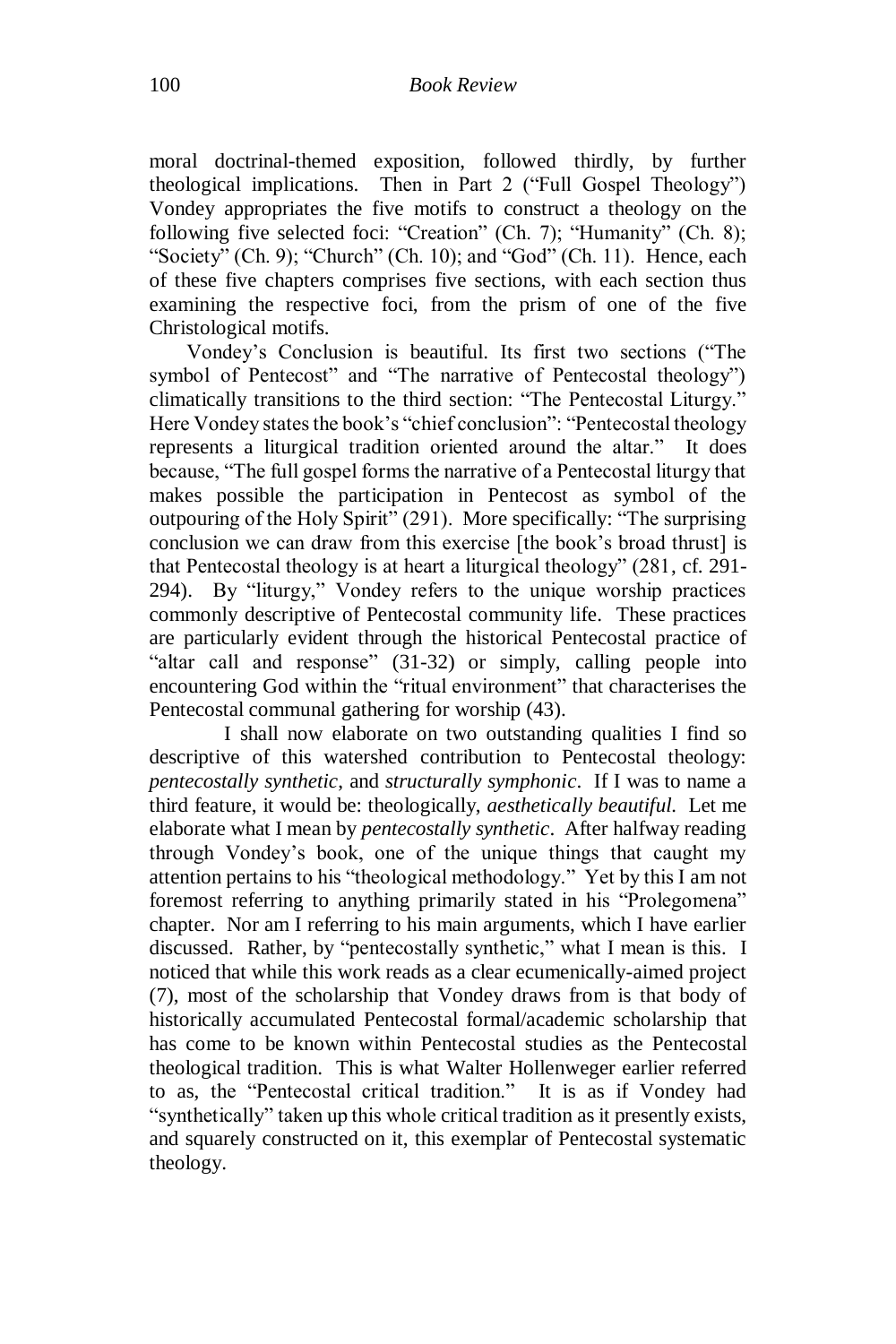In much Pentecostal scholarship, a common and needful approach is to explore a given topic "in conversation" with someone, a given school/tradition, or discipline, within or outside of Pentecostal scholarship. Yet in this work, Vondey refrained from doing so, rather specifically focusing on the existing Pentecostal theological tradition. So while the book clearly demonstrates ecumenical cognizance and aims, Vondey intentionally retrieved most of his sources from within Pentecostal scholarship, in order to demonstrate the theological maturation of contemporary Pentecostal scholarship.

Yet I also find it important to stress that Vondey more explicitly explains how he methodically funded this example of Pentecostal systematic theology. Namely, with the lived "spirituality" of Pentecostals, exemplified by their congregational liturgical practices and experiences affectively evident in worship before God (18-20, 24-26, 28- 34) which for Vondey, are broadly signified through the Pentecostal "theological symbol" of "Pentecost" and "altar" as the tradition's core "theological metaphor" (5, 7, 281-288). By doing so, Vondey effectively integrates these two fields of Pentecostal theological formation: on one hand, the tradition's formal theological/critical tradition, and on the other, its grassroots liturgical experience. Incidentally, in liturgical theological studies, the former is often referred to as secondary theology, while the former is understood as primary theology. Vondey thus infers the integral role that grassroots Pentecostal should play within the formation of Pentecostal theology, at the secondary level of formal academic scholarship.

Moreover, through integrating the primary and secondary sources of Pentecostal theology, Vondey successfully achieves another stated aim. Namely, to suggest that such an approach accurately characterises Pentecostal theology as a form of "mystical theology" (17-18). This is a term which historically refers to Christian practices that promote steady movement into the moral likeness and mission of God. This trajectory thus reinforces Vondey's conception of the Full Gospel as an ongoing narrated movement from the world to the altar where Pentecostals receive empowerment, which thus sends them back into the world with God in His mission to save, sanctify, Spirit baptise, heal, and reign over creation (255-256, 289, 292).

Second, I would characterise both Vondey's book with its projected portrayal of Pentecostal systematic theology, as *structurally symphonic*. I cannot recall all the details on what qualifies a set of musical instruments or a music piece as a symphony. Yet I enjoy classical music symphonies, where the conductor beautifully integrates all those separate instruments and melodies towards one increasingly symphonic work, often with several crescendos on the way to a fitting climax. As earlier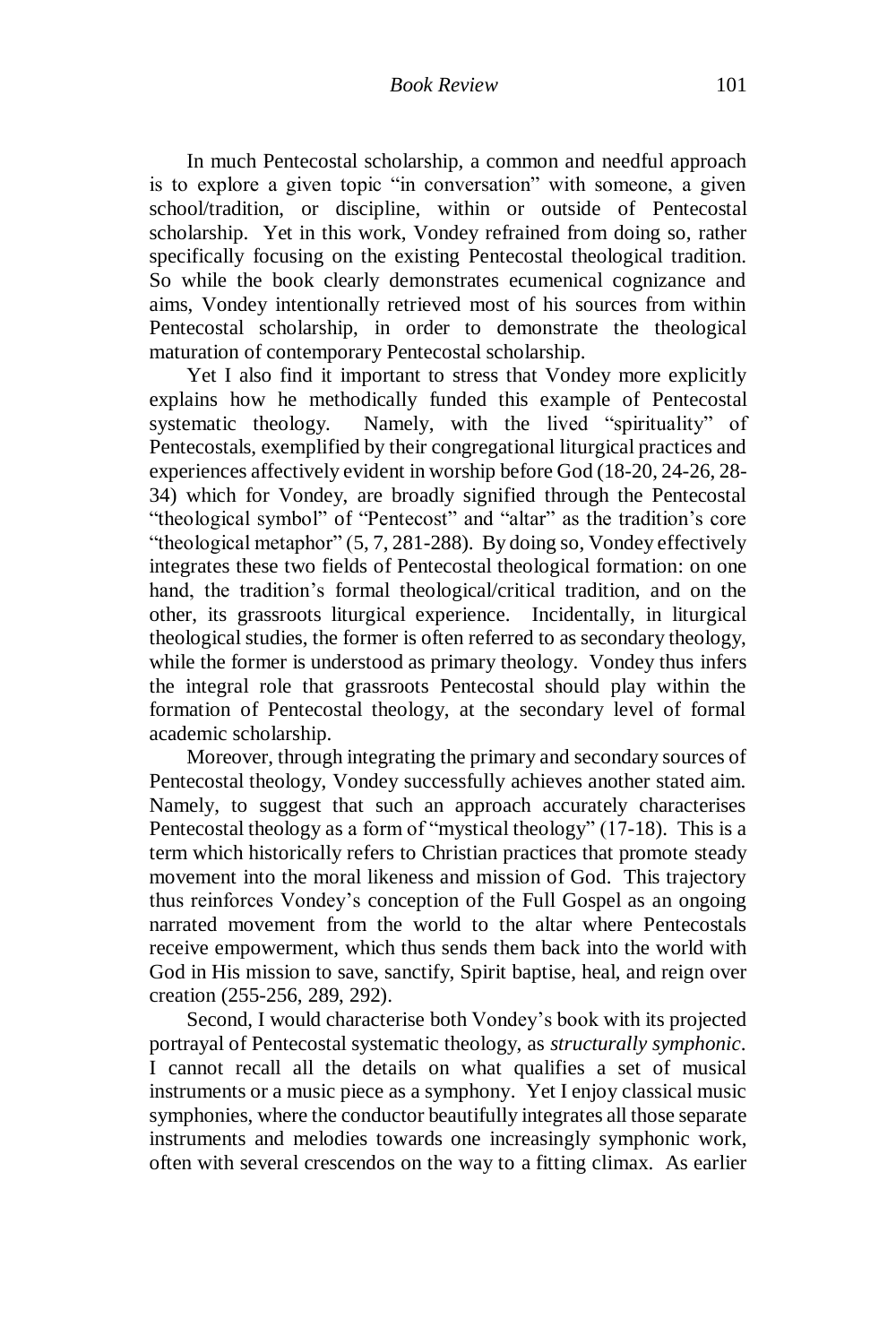demonstrated, Vondey's master themes are Pentecost, the altar, and the Fivefold Full Gospel. I am amazed by how he has translated the Fivefold Full Gospel into a narrative movement where God draws us to Himself at a sacred place and time metaphorically called the "altar," then from there sends us out in mission through the transforming power that "Pentecost" signifies.

The basic narrative movement I just described characterizes a recurrent melody through each of the five chapter comprising Part 1 ("Full Gospel Story"). As earlier noted, another example is how Vondey appropriated the Fivefold Gospel to the five selected theological foci examined in chapters 7-11. In fact, a chiastic structure can be observed to both parts, which further illustrates the book's structural beauty. Vondey's "Full Gospel Story" (chapters 2-6) thus goes like this: 1a. Saviour; 2a. Sanctifier; 3. Spirit baptiser; 2b. Healer; 1b. Coming King. Then chapters 7-11 can be chaistically observed as: 1a. "Creation"; 2a. "Humanity"; 3. "Society"; 2b. "Church"; 1b. "God." I suggest this infers that Vondey's chapter on "Society" thereby signifies that God's mission towards "creation" is its flourishing, which is achieved as God's kingdom becomes eschatologically realized in all things (221-24).

Another example of the books' symphonic beauty comes from how Chapter 11 ("God") and the Conclusion, both function as climatic conclusions, one crescendo after another. Chapter 11's sub-title marvellously displays the first crescendo: "Pentecost, Altar, and Doxology." The rest of the chapter reads sermonically, via its translation of the five Christological motifs as verbal descriptions of the triune God. Functioning like an "afterglow," the Conclusion is again, beautiful. Its beauty comes foremost through its climatic suggestion that Pentecostal theology is really—"liturgical theology," calling us to the "altar" in, "worship," which "is the beginning and end of Pentecost" (294). Finally, the symphonic beauty of Vondey's book emerges from its imagery rich yet simple vocabulary, and its highly readable and profoundly edifying prose. For these reasons, another great quality of this work is here we have a systematic theology that can richly fund Pentecostal preaching and congregational liturgical leadership with formatively-powerful imageries, symbols and themes that evocatively call people to God at the altar of Pentecost.

Let me point out however that while this volume is indeed a "systematic theology," it is not one in an exhaustive or traditional manner. In this work, Vondey has not attempted to address all normally identified areas that usually characterize single volume systematic theological works. Rather, what this work aims and succeeds in doing is to suggest a theological method for constructing systematic theology; namely, a method retrieved from the historic repository of Pentecostal